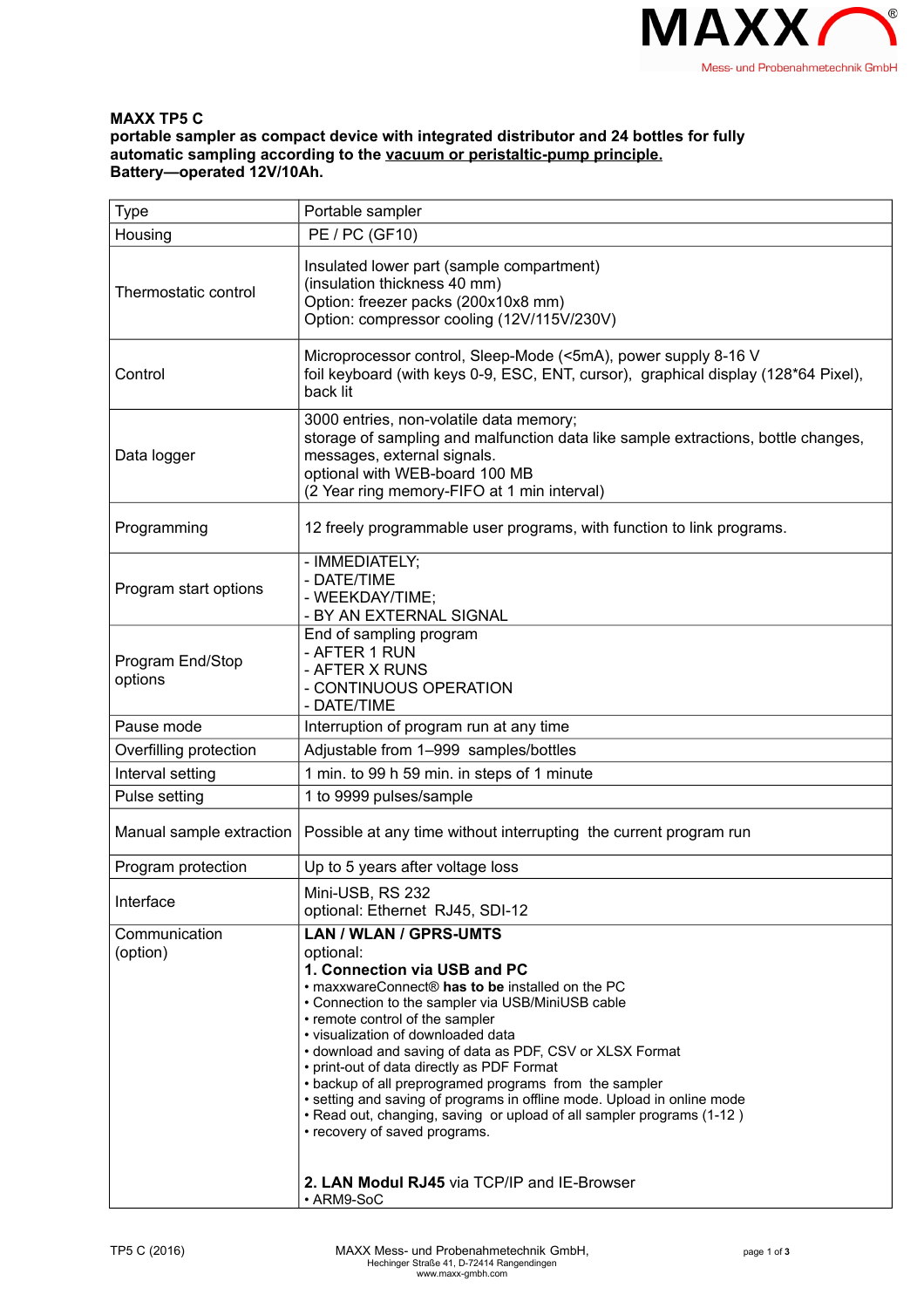

|                         | • 32MB RAM<br>• 100 MB Data Memory ((2 Year ring memory-FIFO at 1 min interval)                                          |
|-------------------------|--------------------------------------------------------------------------------------------------------------------------|
|                         | • Linux OS                                                                                                               |
|                         | $\cdot$ TCP/IP (RJ45)<br>• recording of all CPU Data (like data of sampling cycle, bottle report, error log, temperature |
|                         | $etc.$ )                                                                                                                 |
|                         | • visualization via Web interface                                                                                        |
|                         | • Data-export (PDF, CSV, XLS)<br>• E-Mail error messaging                                                                |
|                         |                                                                                                                          |
|                         | or alternatively                                                                                                         |
|                         | 3. LAN Modul RJ45 + GPRS/UMTS Router                                                                                     |
|                         | • ARM9-SoC<br>• 32MB RAM                                                                                                 |
|                         | • 100 MB Data Memory ((2 Year ring memory-FIFO at 1 min interval)                                                        |
|                         | • Linux OS                                                                                                               |
|                         | $\cdot$ TCP/IP (RJ45)<br>• recording of all CPU Data (like data of sampling cycle, bottle report, error log,             |
|                         | temperature etc.)                                                                                                        |
|                         | · visualization via Web interface                                                                                        |
|                         | • Data-export (PDF, CSV, XLS)<br>• E-Mail error messaging                                                                |
|                         | additionaly                                                                                                              |
|                         | + Fully integrated Router (industrial standard)                                                                          |
|                         | + UMTS / GPRS                                                                                                            |
|                         | + SIM card holder<br>+ E-Mail error messaging                                                                            |
|                         | + antenna                                                                                                                |
| Languages               | Multi-language, selectable                                                                                               |
|                         |                                                                                                                          |
|                         | • 2 x analogue: 0/4-20 mA,<br>• 8 x digital (flow, event, 1 inputs can be programmed freely)                             |
| Signal inputs           | option: expandable with 4x digital, 3 inputs can be programmed freely, and 8x                                            |
|                         | analogue 0-20 mA or 0-10 V, Impulslength 60ms, switching level 7-24 V,                                                   |
|                         | max. working restistance 500 Ohm, max. length of signalcable 30 m                                                        |
|                         |                                                                                                                          |
|                         |                                                                                                                          |
| Signal outputs / status | • 8 digital outputs,<br>1x of them as collective malfunction message (Relay optional)                                    |
| messages                | option: expandable with 8 digital, 5 are freely programmable (in total 6 messages)                                       |
|                         |                                                                                                                          |
|                         | -Vacuum system 20-350 ml                                                                                                 |
| Sampling method         | -Vacuum VAR (variable) system 5-250 ml                                                                                   |
|                         | Option: peristaltic pump 10-10.000 ml (flow-proportional)                                                                |
| Single sample volume    | Vacuum system: $< 2.5$ % or $+/- 3$ ml                                                                                   |
| accuracy                | Peristaltic pump: +- 5 % or +/- 5 ml                                                                                     |
|                         | Max. 6,5 m (at 1013h Pa)                                                                                                 |
| Suction height          | optional 8,5 m or 15 m (Power Booster)                                                                                   |
|                         |                                                                                                                          |
| Pumping speed           | >0,5 m/s at suction height up to 5 m (at 1013h Pa); pump capacity can be adjusted<br>electronically                      |
|                         |                                                                                                                          |
| Suction hose            | PVC, L=5 m, ID=10 mm max. hose length 30 m                                                                               |
|                         |                                                                                                                          |